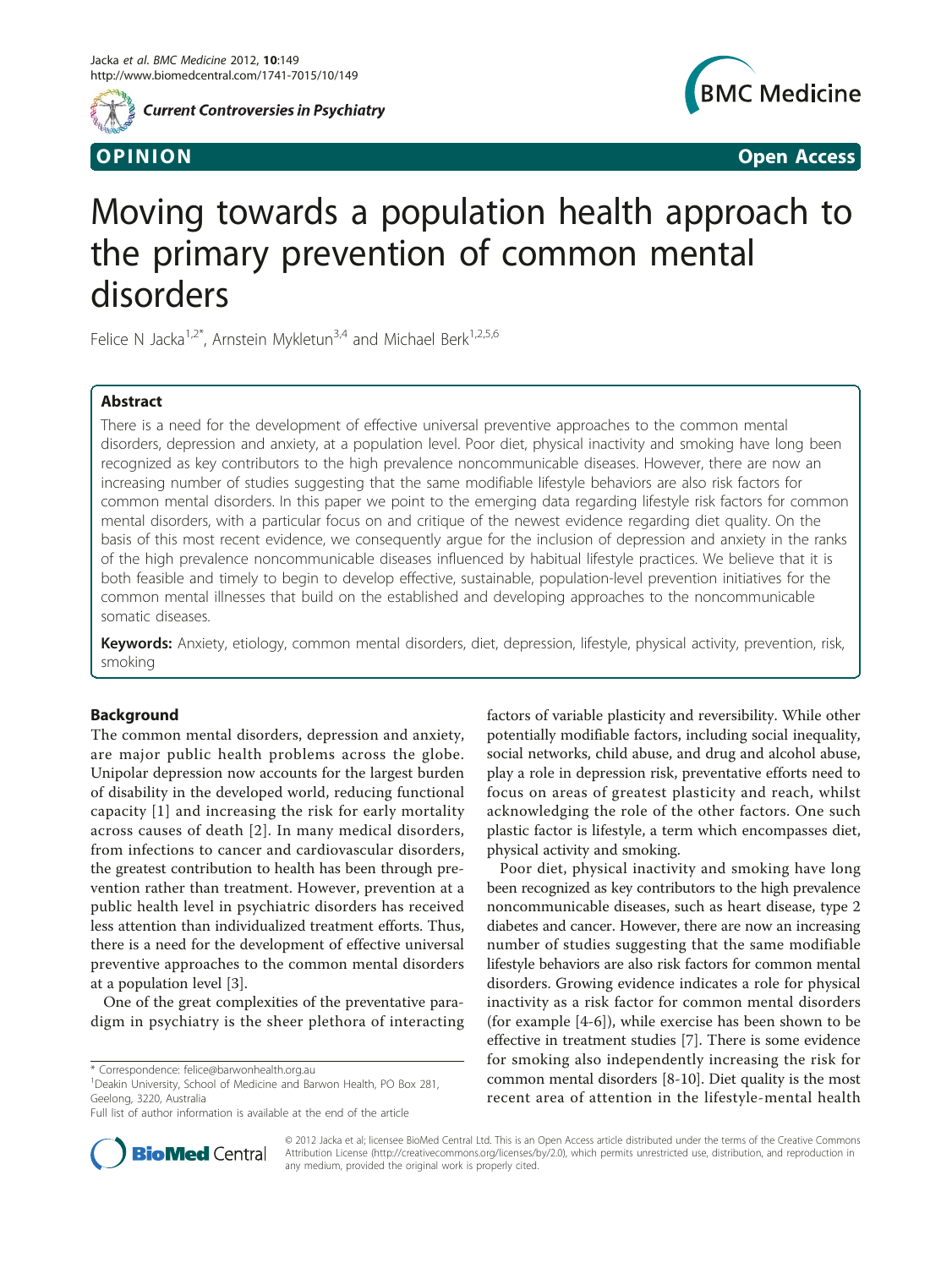research field. Here we make the important distinction between habitual dietary intakes and the limited and inconsistent literature on nutritional supplementation as a treatment for depression, wherein, apart from omega 3 fatty acids in severe depression [[11](#page-4-0)] and folate as an adjunctive treatment [\[12](#page-4-0)], there is little quality evidence for effectiveness [[13](#page-4-0)]. Neither will we address the literature on the dietary intake of individual nutrients and depression (for review see [[14\]](#page-4-0)) as these are also equivocal and likely confounded by overall dietary quality.

In this paper we will present a brief overview of the recent observational data regarding diet quality as a risk factor for common mental disorders. This new evidence base adds to what is already known about the importance of physical activity to depression and the developing evidence regarding smoking as an independent risk factor for depression; as such it can be considered 'the final piece in the lifestyle puzzle'. On the basis of this newest evidence, we will thus argue for the inclusion of depression and anxiety in the ranks of the high prevalence noncommunicable disorders influenced by habitual lifestyle practices. We will also argue for the imperative to develop universal primary prevention strategies for common mental disorders, applying the lessons of successes and failures of population health approaches that have been used for other noncommunicable disorders.

## **Discussion**

# What is the evidence for an association between diet quality and the common mental disorders?

In 2010, in a population-based study of over 1,000 adult women, Jacka et al. [\[15](#page-4-0)] reported that women who had a diet characterized by a higher intake of unhealthy westerntype foods were more likely to have either major depression or dysthymia, while those whose diets were higher in recognized healthy foods, such as vegetables, lean meats, fish and wholegrains, were less likely to have clinical depressive or anxiety disorders. Similar associations were observed between diet quality and bipolar disorder in the same cohort [\[16\]](#page-4-0). Subsequent investigations in a study of more than 5,000 population-based Norwegians demonstrated that adults with better quality diets were less likely to be depressed, while a higher intake of processed and unhealthy foods was associated with increased anxiety [[17\]](#page-4-0). These studies are complemented by prospective studies from other groups: data from the SUN Cohort study in Spain, based on more than 10,000 middle-aged university graduates, demonstrated a prospective inverse association over approximately four and a half years between the level of adherence to a Mediterranean dietary pattern and the risk for incident depression, and a positive association between the consumption of fast foods and commercial baked goods and depression risk [\[18,19\]](#page-4-0). In the Whitehall II cohort study of nearly 3,500 public servants, the authors

observed an increased risk for self-reported depression for those on a diet higher in western-style foods, and reduced risk for those on a diet higher in whole foods over approximately five years of follow-up [[20\]](#page-4-0). In 529 women participating in the RHEA mother and baby cohort study, women with better quality diets during pregnancy were at reduced risk for postpartum depression [\[21](#page-4-0)]. Numerous recent cross-sectional studies from research groups in Japan [[22,23](#page-5-0)], China [[24](#page-5-0)], the US [[25-28](#page-5-0)] and elsewhere have supported these findings in adults. It is worth noting that these studies regarding dietary intake are also supported by studies showing that serum folate concentrations, which are markers of dietary quality, predict depression risk over time [[29](#page-5-0)].

Given that adolescence is the age of risk for the onset of these disorders, it is noteworthy that similar data exist in population-based child and adolescent studies: in a 2009 study of more than 1,300 adolescents, Oddy et al. [[30](#page-5-0)] reported that those eating a diet characterized by higher intakes of takeaway foods, red meat and confectionary had increased internalizing and externalizing behaviors, whilst the intake of fruits and vegetables showed the opposite association. In a Chinese study of more than 5,000 young adolescents, healthy dietary habits were associated with reduced psychological symptoms, whilst unhealthy dietary habits had a positive relationship with such symptoms [[31](#page-5-0)]. Similarly, a study of 7,000 young population-based adolescents reported inverse relationships between measures of diet quality and the likelihood of adolescent depression, with higher scores on an unhealthy dietary measure associated with increased symptomatic depression, and higher scores on a healthy dietary measure with decreased symptomatic depression [[32](#page-5-0)]. A subsequent prospective study reported that diet quality was associated with adolescent mental health over a two-year period, even after taking mental health at baseline into account [[33](#page-5-0)]. Moreover, improvements in diet quality were mirrored by improvements in mental health, while reductions in diet quality were associated with declining psychological functioning over the follow-up period. More recently still, a cross-sectional study of German children participating in both the GINIplus and LISAplus cohort studies reported that higher diet quality was associated with fewer emotional symptoms, while increased confectionary consumption had a positive relationship with emotional symptomatology [\[34\]](#page-5-0).

# How strong is the evidence for a causal effect of diet on common mental disorders?

Although the existing observational data are consistent, it is still an unresolved question as to whether the observed associations are a result of causal relationships between diet and mental health, or whether the associations between diet and common mental disorders are due to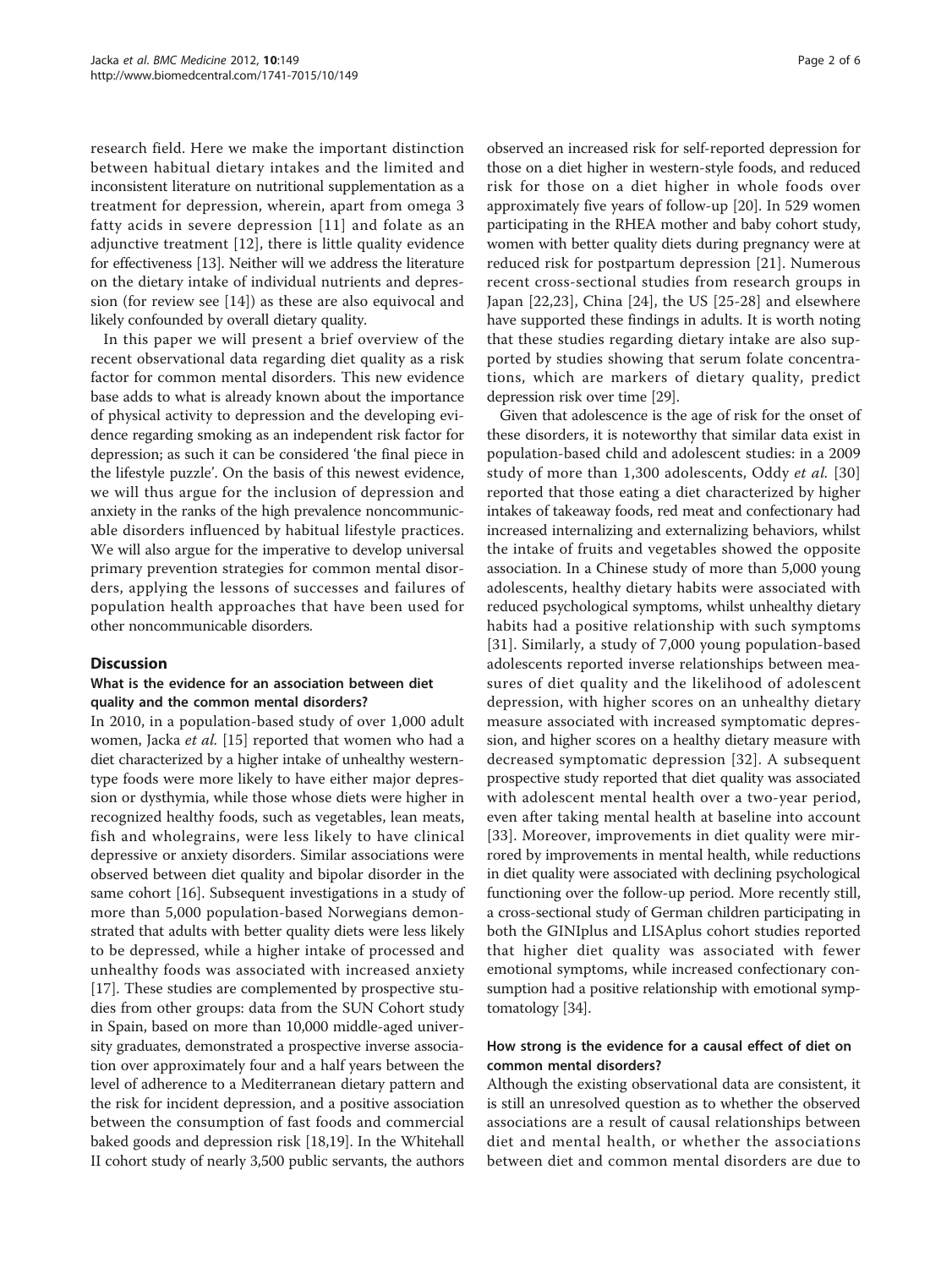residual confounding by socioeconomic status or healthy lifestyle behaviors in general, or confounding by unrecognized third factors. Further, reverse causality is not entirely ruled out. The same methodological challenges apply to studies of an eventual effect of physical activity and smoking on mental health. The picture is further complicated by the recognition of the bidirectional relationship between diet and mental health, wherein appetite changes may be a result of mental health symptoms rather than a causative factor. Although the large majority of the previous observational studies have addressed confounding, and the prospective studies have assessed the reverse causality hypothesis, there are obvious limitations to observational studies as regards determining causality. Moreover, apart from one report of no relationship between measures of healthy diet and depression in male, but not female, college students [\[35](#page-5-0)] and another study of 865 women reporting no relationship between dietary patterns and postpartum depression [\[36\]](#page-5-0), there is a dearth of negative studies. There are no published papers examining the issue of publication bias in the diet-common mental disorders literature, thus we cannot exclude publication bias in favor of positive findings.

On the other hand, it appears that the published studies on the diet-mental health association do satisfy most of the Bradford Hill criteria for causality [\[37](#page-5-0)]: that of consistency, with concordant findings and effect sizes across cultures, genders and age groups, with multiple methods used to assess diet quality and mental health; biological gradient [\[15](#page-4-0),[18,19,21](#page-4-0),[24,32](#page-5-0),[33\]](#page-5-0); temporality [[18](#page-4-0)-[21](#page-4-0),[33](#page-5-0)]; biological plausibility [\[38](#page-5-0),[39](#page-5-0)]; and coherence of the findings with what we already know about the impact of habitual diet on noncommunicable illnesses. However, we only have very preliminary experimental evidence at this time [\[40](#page-5-0)].

In contrast to physical activity-depression research, randomized controlled trial evidence for the diet-common mental disorders association is lacking. However, such trials, when conducted, will present myriad methodological problems, as often seen in the field of depression research, such as difficulties with blinding and the problems inherent in conducting randomized controlled trials in patients with depression [\[41\]](#page-5-0). Beyond such trials in clinical samples, proving the effectiveness of universal prevention is also problematic, given the substantial statistical power required [[42\]](#page-5-0). However, the reduction in smoking in the general population in many western societies is clearly the result of primary prevention at a population level [[43\]](#page-5-0), despite the lack of evidence from randomized controlled trials. Consequently, we would argue that primary prevention holds considerable promise for reducing the burden of depression and anxiety in the population, in concert with selected and indicated prevention, as well as treatment.

### Mechanisms

Diet, exercise and smoking may influence mental health through a number of different pathways, including via modification of neurotrophins critical to depression [[44,45](#page-5-0)]. Diet, smoking and exercise also influence systemic inflammation [\[46,47](#page-5-0)], which is thought to play a role in the genesis of depression [\[48](#page-5-0)]. Inflammation is a common pathophysiological mechanism thought to, at least in part, underpin the bidirectional relationships between depression and noncommunicable illnesses such as obesity [\[49\]](#page-5-0), cardiovascular disease and type 2 diabetes [[50\]](#page-5-0). This suggests immune dysregulation as a key shared pathophysiological pathway by which poor lifestyle practices contribute to both the common mental disorders and the noncommunicable disorders [\[51](#page-5-0)].

# Prevention: taking a population health approach to the common mental disorders

The 2010 World Health Organization Global Status Report highlights the impact of the changing environmental determinants of the noncommunicable disorders, including poor dietary and physical activity behaviors that have been driven by changes to the global food supply systems, policy, and marketing, as well as increasing urbanization [[52](#page-5-0)]. It outlines and promotes population-wide preventive interventions targeting lifestyle behaviors, primarily aimed at reducing cardiovascular diseases, cancers, diabetes and chronic lung diseases. Although mental health disorders are mentioned as part of the 'broader scope of the noncommunicable conditions,' the prevention of mental health problems using these targeted lifestyle strategies is not specifically addressed. However, we believe that it is both feasible and timely to use our emerging understanding of the impact on mental health of lifestyle behaviors to begin to develop effective, sustainable, population-level prevention initiatives for the common mental disorders. The challenge is how to expand from the nascent epidemiological evidence to develop and evaluate a prevention system for lifestyle-related mental ill health.

# A strategy for moving forward

There is agreement that decreasing lifestyle-related risk must address a complex and interconnected mix of etiological factors, from individual behaviors to cultural norms and policy environments [\[53\]](#page-5-0). To begin to develop universal prevention approaches for the common mental disorders, it is necessary to link policy options with epidemiology and biological sciences. As such, we would argue that there is a continuing need to generate quality epidemiological evidence to address the identified shortcomings in the literature outlined above. Further research that attempts to disentangle the multitudinous interacting social, medical, behavioral, cultural and biological factors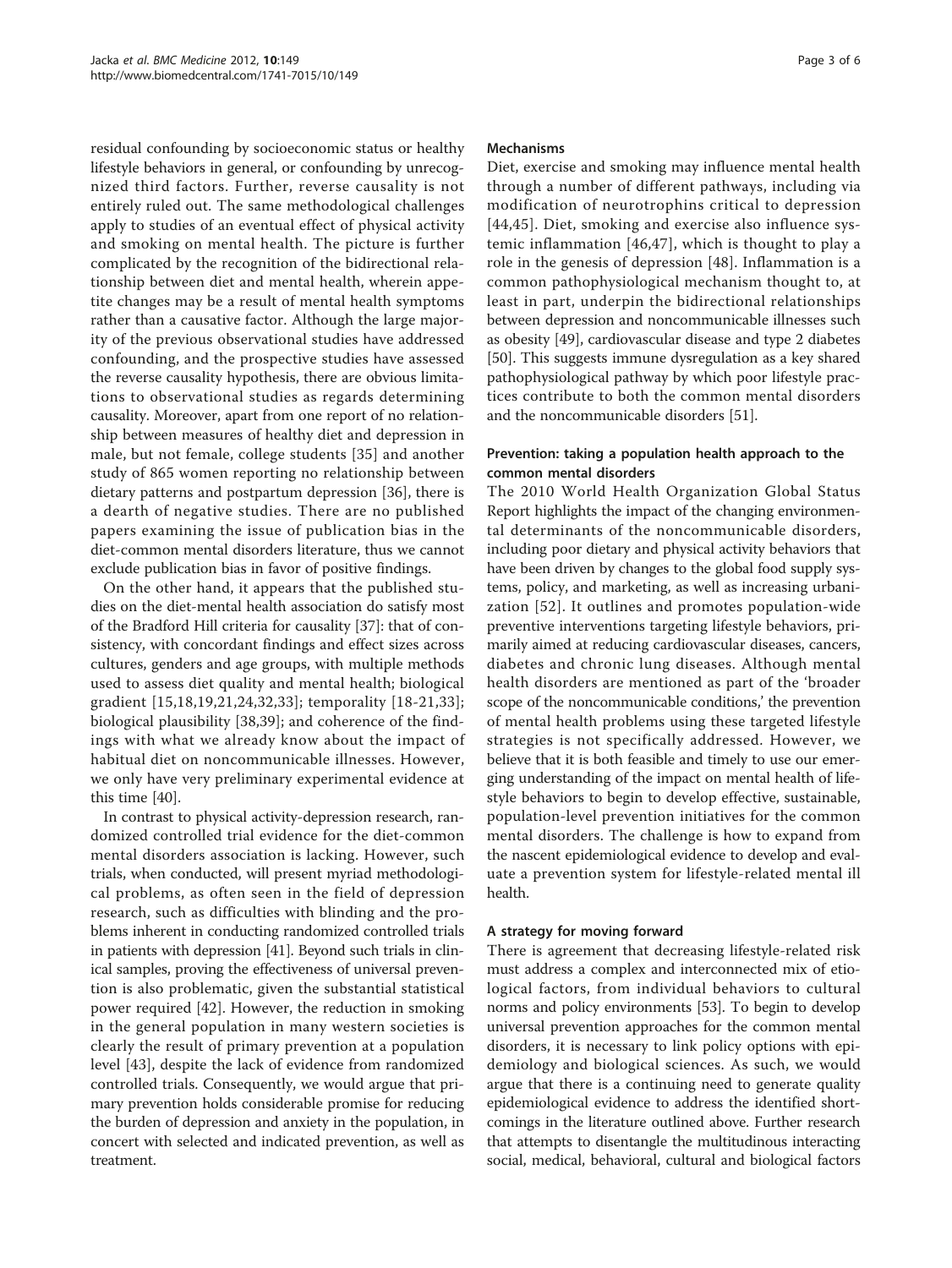that impact upon both diet quality and mental illness risk is required, while systematic reviews of the diet-mental health observational research, with best evidence syntheses, would also be a valuable and timely contribution to this developing field.

Epidemiological studies should also gather biomarker data that elucidate the role of biological factors, such as oxidative stress, inflammation and neurotrophic mechanisms, as mediators in the relationship between lifestyle factors and the high prevalence mental illnesses. While there are data to show that diet quality, physical activity and mental health are each independently associated with neurotrophin levels and inflammatory and oxidative processes, to date there have been few studies directly addressing mediation via biological mechanisms. Such studies are necessary to either support or refute the case for causal biological relationships and to attempt to explicate the fundamental processes by which lifestyle may influence common mental disorders. There is also a pressing need for evidence from methodologically rigorous randomized controlled trials of dietary improvement as a treatment intervention in those with existing depressive illness. Although not addressing the question of prevention, such evidence - if positive - would be further support for direct causal relationships.

The next strategy advocated is to leverage on existing intervention studies in the field of obesity prevention research to assess the impact of lifestyle improvement on mental health outcomes, particularly in young people. The majority of mental health problems have their onset in childhood and adolescence [[54](#page-5-0)] and this is where the potential for prevention is likely to be greatest. The recent Cochrane Review of effective strategies to prevent obesity in children found strong evidence to support beneficial effects of child obesity prevention programs on weight gain, particularly for programs targeted to children aged six to twelve years [\[55](#page-5-0)]. Given that the strategies employed to reduce the prevalence of obesity in children and adolescents overlap substantially with the objective of reducing the prevalence of mental health problems in children and adolescents through lifestyle improvement, the potential to leverage on existing and planned studies in this field and apply the findings to mental health prevention is clear. In this way, mental health research can avoid the failures of previous approaches to obesity prevention and build on the successes. In parallel, economic evaluations of such interventions are necessary to afford comparisons of various prevention models and the projection of the impact and cost-effectiveness of different policy and environmental changes at a population level.

Previous analyses of the costs and benefits of various approaches to public health, including the Assessing Cost-Effectiveness Prevention study [[56\]](#page-5-0), have identified that policy approaches to prevention are more cost-effective

than health promotion or clinical interventions. As public health policy is the key responsibility of government, government must be at the forefront of prevention initiatives. Suggested priority actions overlap with those for noncommunicable diseases and include policies to improve the food and built environments and greater funding for prevention programs, keeping always in mind the impact on social equity [[53](#page-5-0)].

It is also necessary to incorporate these proposed prevention strategies with attempts to address other risk factors. Childhood abuse and neglect are critical risks, however they are arguably better addressed via the justice and social welfare systems, where active programs are in play. Similarly, the issue of how society should address the regulatory and therapeutic framework of drug and alcohol abuse is of core salience to risk and prevention. Western societies are increasingly nuclear, fragmented, mobile and anomic. The lack of social connectedness is a risk for depression, and similarly merits attention. Thus, policy efforts aimed at prevention, as well as public health messages and educational programs developed in partnership with public health and advocacy groups, will need to integrate these new data regarding lifestyle with those previously understood. From a clinical perspective, support for lifestyle improvement should be routinely provided to all patients with depression and incorporated into treatment guidelines [[57](#page-5-0)].

#### What sort of impact can we expect to have?

It is important to acknowledge the likely limitations of lifestyle modification in the prevention of the common mental disorders in individuals. In the observational studies, diet and physical activity do not account for a large proportion of the variance in psychological symptomatology. However, there are no identified factors, other than genetics, that account for any more than a small percentage of the variance in depression. Given the size of the burden of illness, the benefits of even a minimal impact on the prevalence of depression will be substantial, as even modest benefits at the individual level accrue to the entire population. Finally, it should be acknowledged that the evidence base for lifestyle as a true causal risk factor for common mental disorders is still developing. However, the benefits to physical health of improvements in lifestyle behaviors are well-established and the precautionary principle provides justification for beginning the development of the outlined programs in the absence of unequivocal evidence.

# Summary

The identification of 'modifiable social and biological risk factors across the life course' and the need to 'advance prevention and implementation of early interventions' were recently nominated as the first two grand challenges in global mental health [\[58](#page-5-0)]. We hereby present the case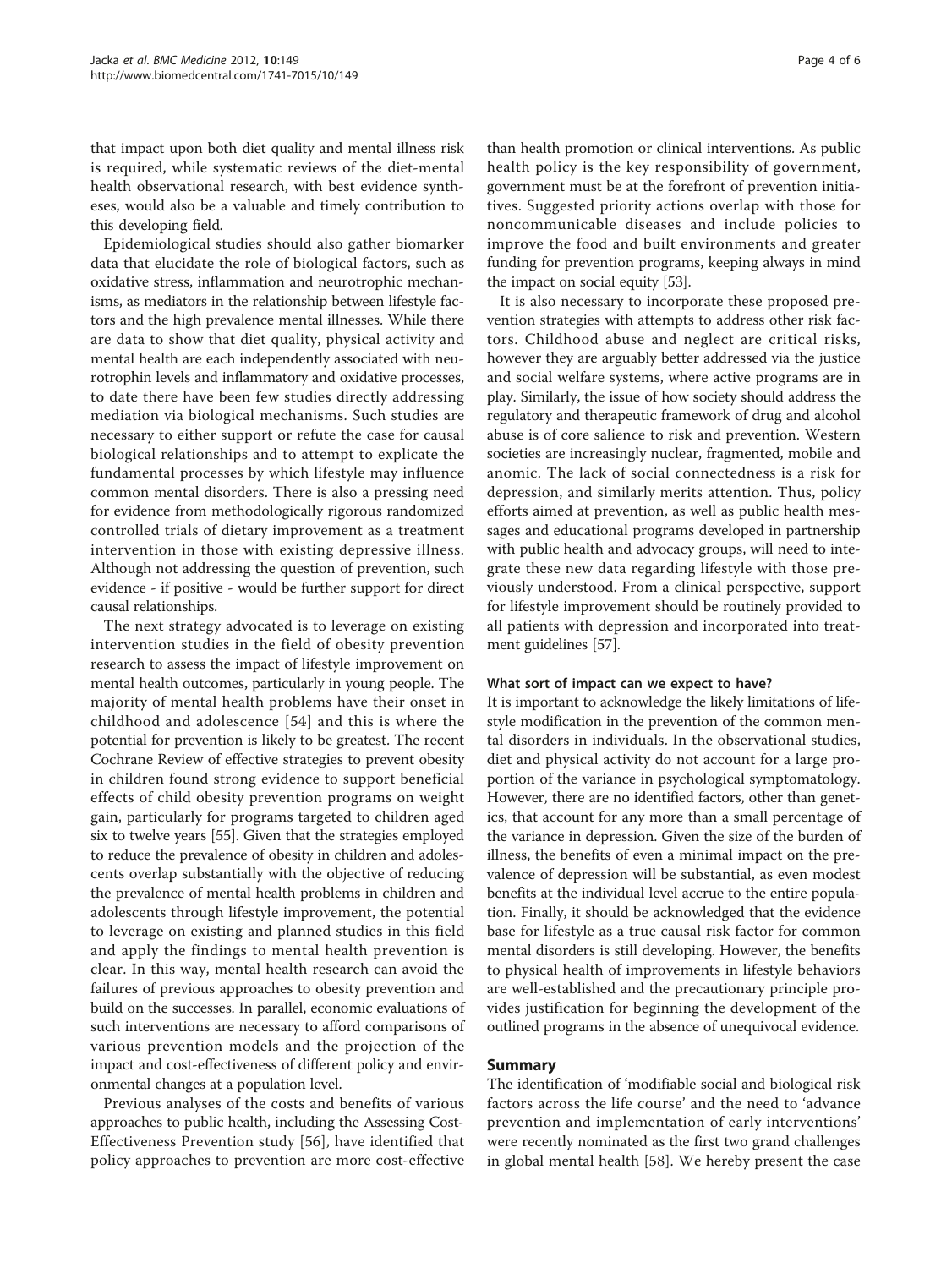<span id="page-4-0"></span>for inclusion of the common mental disorders under the noncommunicable diseases umbrella, based on the recent identification of lifestyle as a modifiable risk factor, and call for the development of a coordinated strategy for the universal primary prevention of the common mental disorders that builds on the established and developing approaches to the noncommunicable somatic diseases.

#### Acknowledgements

FNJ has received Grant/Research support from the Brain and Behaviour Research Institute (NARSAD), the National Health and Medical Research Council (NHMRC), Australian Rotary Health, the Geelong Medical Research Foundation, the Ian Potter Foundation, Eli Lilly and The University of Melbourne and has been a paid speaker for Sanofi-Synthelabo, Janssen Cilag, Servier, Pfizer, Astra Zeneca, Network Nutrition, Generation Next/Health Ed and Eli Lilly. She is supported by an NHMRC Postdoctoral Training Fellowship (#628912). AM received funding from the Norwegian Research Council for this work. MB has received Grant/Research Support from the National Institutes for Health, Cooperative Research Centre, Simons Autism Foundation, Cancer Council of Victoria, Stanley Medical Research Foundation, MBF, the National Health and Medical Research Council, Beyond Blue, Geelong Medical Research Foundation, Bristol Myers Squibb, Eli Lilly, Glaxo SmithKline, Organon, Novartis, Mayne Pharma and Servier, has been a speaker for Astra Zeneca, Bristol Myers Squibb, Eli Lilly, Glaxo SmithKline, Janssen Cilag, Lundbeck, Merck, Pfizer, Sanofi-Synthelabo, Servier, Solvay and Wyeth, and served as a consultant to Astra Zeneca, Bristol Myers Squibb, Fli Lilly, Glaxo SmithKline, Janssen Cilag, Lundbeck and Servier. These funding bodies did not play a role in the design or content of this work. The authors wish to thank Dr Sharon Brennan and Ms Shae Quirk for undertaking a systematic review of the diet quality and mental health relationship, some of the results of which informed the narrative review in this commentary.

#### Author details

<sup>1</sup> Deakin University, School of Medicine and Barwon Health, PO Box 281, Geelong, 3220, Australia. <sup>2</sup>The University of Melbourne, Department of Psychiatry, Parkville, 3010, Australia. <sup>3</sup>Norwegian Institute of Public Health, Division of Mental Health, Kalfarveien 31, 5018, Bergen, Norway. <sup>4</sup>University of New South Wales, School of Psychiatry, Black Dog Institute, Building Hospital Road, Prince of Wales Hospital, Randwick, 2031, Australia. <sup>5</sup>The Florey Institute of Neuroscience and Mental Health, Genetics Lane, Royal Parade, The University of Melbourne, Parkville, 3010, Australia. <sup>6</sup>Orygen Youth Health Research Centre, 35 Poplar Road, Parkville, 3052, Australia.

#### Authors' contributions

FNJ led the development and authorship of this article. AM and MB contributed equally to intellectual content and manuscript preparation. All authors have read and approved the article for publication.

#### Authors' information

FNJ is a psychiatric epidemiologist and Principal Research Fellow within the School of Medicine at Deakin University, Geelong, Australia. She is also an Honorary Research fellow in the Department of Psychiatry at the University of Melbourne, Australia. AM is a psychiatric epidemiologist and Professor at the Norwegian Institute of Public Health, with academic affiliations with the University of Bergen, Norway and the University of New South Wales, School of Psychiatry, Sydney, Australia. MB is Alfred Deakin Professor of Psychiatry and the Director of the Strategic Research Centre for Psychiatry and Epidemiology within the School of Medicine, Deakin University; Professorial Research Fellow at The Florey Institute of Neuroscience and Mental Health and the Department of Psychiatry at the University of Melbourne; and leads the first episode bipolar program at Orygen Youth Health, Melbourne, Australia.

#### Competing interests

The authors declare that they have no competing interests.

Received: 20 June 2012 Accepted: 27 November 2012 Published: 27 November 2012

#### References

- 1. Mykletun A, Overland S, Dahl AA, Krokstad S, Bjerkeset O, Glozier N, Aaro LE, Prince M: [A population-based cohort study of the effect of common](http://www.ncbi.nlm.nih.gov/pubmed/16877655?dopt=Abstract) [mental disorders on disability pension awards.](http://www.ncbi.nlm.nih.gov/pubmed/16877655?dopt=Abstract) Am J Psychiatry 2006, 163:1412-1418.
- 2. Mykletun A, Bjerkeset O, Overland S, Prince M, Dewey M, Stewart R: [Levels](http://www.ncbi.nlm.nih.gov/pubmed/19648541?dopt=Abstract) [of anxiety and depression as predictors of mortality: the HUNT study.](http://www.ncbi.nlm.nih.gov/pubmed/19648541?dopt=Abstract) Br J Psychiatry 2009, 195:118-125.
- Cuijpers P, Beekman AT, Reynolds CF: [Preventing depression: a global](http://www.ncbi.nlm.nih.gov/pubmed/22416097?dopt=Abstract) [priority.](http://www.ncbi.nlm.nih.gov/pubmed/22416097?dopt=Abstract) JAMA 2012, 307:1033-1034.
- 4. Lucas M, Mekary R, Pan A, Mirzaei F, O'Reilly EJ, Willett WC, Koenen K, Okereke OI, Ascherio A: [Relation between clinical depression risk and](http://www.ncbi.nlm.nih.gov/pubmed/21984659?dopt=Abstract) [physical activity and time spent watching television in older women: a](http://www.ncbi.nlm.nih.gov/pubmed/21984659?dopt=Abstract) [10-year prospective follow-up study.](http://www.ncbi.nlm.nih.gov/pubmed/21984659?dopt=Abstract) Am J Epidemiol 2011, 174:1017-1027.
- 5. Harvey SB, Hotopf M, Overland S, Mykletun A: [Physical activity and](http://www.ncbi.nlm.nih.gov/pubmed/21037212?dopt=Abstract) [common mental disorders.](http://www.ncbi.nlm.nih.gov/pubmed/21037212?dopt=Abstract) Br J Psychiatry 2010, 197:357-364.
- 6. Pasco JA, Williams LJ, Jacka FN, Henry MJ, Coulson CE, Brennan SL, Leslie E, Nicholson GC, Kotowicz MA, Berk M: [Habitual physical activity and the](http://www.ncbi.nlm.nih.gov/pubmed/20863424?dopt=Abstract) [risk for depressive and anxiety disorders among older men and women.](http://www.ncbi.nlm.nih.gov/pubmed/20863424?dopt=Abstract) Int Psychogeriatr 2011, 23:292-298.
- 7. Stathopoulous G, Powers MB, Berry AC, Smits JAJ, Otto M: Exercise interventions for mental health: a quantitative and qualitative review. Clin Psychol Sci Prac 2006, 13:179-193.
- 8. Mykletun A, Overland S, Aaro LE, Liabo HM, Stewart R: [Smoking in relation](http://www.ncbi.nlm.nih.gov/pubmed/18082377?dopt=Abstract) [to anxiety and depression: evidence from a large population survey: the](http://www.ncbi.nlm.nih.gov/pubmed/18082377?dopt=Abstract) [HUNT study.](http://www.ncbi.nlm.nih.gov/pubmed/18082377?dopt=Abstract) Eur Psychiatry 2008, 23:77-84.
- 9. Pasco JA, Williams LJ, Jacka FN, Ng F, Henry MJ, Nicholson GC, Kotowicz MA, Berk M: [Tobacco smoking as a risk factor for major](http://www.ncbi.nlm.nih.gov/pubmed/18827296?dopt=Abstract) [depressive disorder: population-based study.](http://www.ncbi.nlm.nih.gov/pubmed/18827296?dopt=Abstract) Br J Psychiatry 2008, 193:322-326.
- 10. Breslau N, Novak SP, Kessler RC: [Daily smoking and the subsequent onset](http://www.ncbi.nlm.nih.gov/pubmed/14982138?dopt=Abstract) [of psychiatric disorders.](http://www.ncbi.nlm.nih.gov/pubmed/14982138?dopt=Abstract) Psychol Med 2004, 34:323-333.
- 11. Appleton KM, Rogers PJ, Ness AR: [Updated systematic review and meta](http://www.ncbi.nlm.nih.gov/pubmed/20130098?dopt=Abstract)[analysis of the effects of n-3 long-chain polyunsaturated fatty acids on](http://www.ncbi.nlm.nih.gov/pubmed/20130098?dopt=Abstract) [depressed mood.](http://www.ncbi.nlm.nih.gov/pubmed/20130098?dopt=Abstract) Am J Clin Nutr 2010, 91:757-770.
- 12. Taylor MJ, Carney SM, Goodwin GM, Geddes JR: [Folate for depressive](http://www.ncbi.nlm.nih.gov/pubmed/15260915?dopt=Abstract) [disorders: systematic review and meta-analysis of randomized controlled](http://www.ncbi.nlm.nih.gov/pubmed/15260915?dopt=Abstract) [trials.](http://www.ncbi.nlm.nih.gov/pubmed/15260915?dopt=Abstract) J Psychopharmacol 2004, 18:251-256.
- 13. Jorm AF, Christensen H, Griffiths KM, Rodgers B: Effectiveness of complementary and self-help treatments for depression. Med J Aust 2002. . 176 Suppl: S84-96.
- 14. Murakami K, Sasaki S: [Dietary intake and depressive symptoms: a](http://www.ncbi.nlm.nih.gov/pubmed/19998381?dopt=Abstract) [systematic review of observational studies.](http://www.ncbi.nlm.nih.gov/pubmed/19998381?dopt=Abstract) Mol Nutr Food Res 2010, 54:471-488.
- 15. Jacka FN, Pasco JA, Mykletun A, Williams LJ, Hodge AM, O'Reilly SL, Nicholson GC, Kotowicz MA, Berk M: [Association between western and](http://www.ncbi.nlm.nih.gov/pubmed/20048020?dopt=Abstract) [traditional diets and depression and anxiety in women.](http://www.ncbi.nlm.nih.gov/pubmed/20048020?dopt=Abstract) Am J Psychiatry 2010, 167:305-311.
- 16. Jacka FN, Pasco JA, Mykletun A, Williams LJ, Nicholson GC, Kotowicz MA, Berk M: [Diet quality in bipolar disorder in a population-based sample of](http://www.ncbi.nlm.nih.gov/pubmed/20888648?dopt=Abstract) [women.](http://www.ncbi.nlm.nih.gov/pubmed/20888648?dopt=Abstract) J Affect Disord 2011, 129:332-337.
- 17. Jacka FN, Mykletun A, Berk M, Bjelland I, Tell GS: [The association between](http://www.ncbi.nlm.nih.gov/pubmed/21715296?dopt=Abstract) [habitual diet quality and the common mental disorders in community](http://www.ncbi.nlm.nih.gov/pubmed/21715296?dopt=Abstract)[dwelling adults: the Hordaland Health study.](http://www.ncbi.nlm.nih.gov/pubmed/21715296?dopt=Abstract) Psychosom Med 2011, 73:483-490.
- 18. Sanchez-Villegas A, Delgado-Rodriguez M, Alonso A, Schlatter J, Lahortiga F, Majem LS, Martinez-Gonzalez MA: [Association of the Mediterranean](http://www.ncbi.nlm.nih.gov/pubmed/19805699?dopt=Abstract) [dietary pattern with the incidence of depression: the Seguimiento](http://www.ncbi.nlm.nih.gov/pubmed/19805699?dopt=Abstract) [Universidad de Navarra/University of Navarra follow-up \(SUN\) cohort.](http://www.ncbi.nlm.nih.gov/pubmed/19805699?dopt=Abstract) Arch Gen Psychiatry 2009, 66:1090-1098.
- 19. Sanchez-Villegas A, Toledo E, de Irala J, Ruiz-Canela M, Pla-Vidal J, Martinez-Gonzalez MA: [Fast-food and commercial baked goods consumption and](http://www.ncbi.nlm.nih.gov/pubmed/21835082?dopt=Abstract) [the risk of depression.](http://www.ncbi.nlm.nih.gov/pubmed/21835082?dopt=Abstract) Public Health Nutr 2012, 15:424-432.
- 20. Akbaraly TN, Brunner EJ, Ferrie JE, Marmot MG, Kivimaki M, Singh-Manoux A: [Dietary pattern and depressive symptoms in middle age.](http://www.ncbi.nlm.nih.gov/pubmed/19880930?dopt=Abstract) Br J Psychiatry 2009, 195:408-413.
- 21. Chatzi L, Melaki V, Sarri K, Apostolaki I, Roumeliotaki T, Georgiou V, Vassilaki M, Koutis A, Bitsios P, Kogevinas M: [Dietary patterns during](http://www.ncbi.nlm.nih.gov/pubmed/21477412?dopt=Abstract) [pregnancy and the risk of postpartum depression: the mother-child](http://www.ncbi.nlm.nih.gov/pubmed/21477412?dopt=Abstract) 'Rhea' [cohort in Crete, Greece.](http://www.ncbi.nlm.nih.gov/pubmed/21477412?dopt=Abstract) Public Health Nutr 2011, 14:1663-1670.